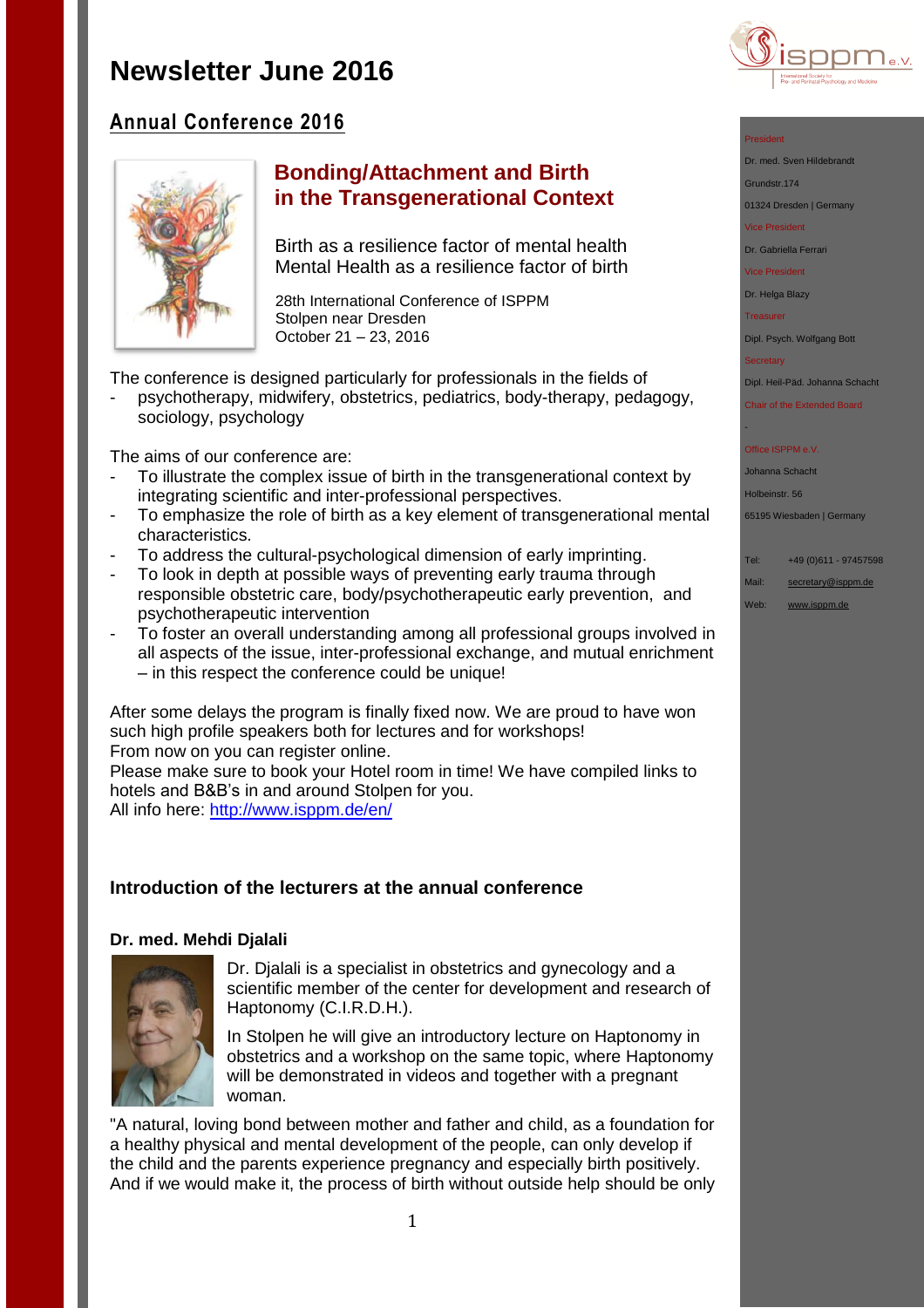

determined by the child and mother.

By my long experience, the haptonomic pregnancy and birth accompaniment is the optimal condition for reaching this goal."

## **Prof. Dr. Dorota Kornas-Biela**



Prof. Dr. Dorota Kornas-Biela is a professor at The John Paul II Catholic University of Lublin, before that she was chairman of The Department of Pedagogy of the Family, now she is the chairman of Department of Psychopedagogy, Institute of Pedagogy, Faculty of Social Science at CUL. She received MA and Ph.D. in psychology, Faculty of Christian Philosophy, Catholic University of Lublin (KUL), habilitation in pedagogy, Faculty of Pedagogy, Maria Curie-Skłodowska University, Lublin. She lectured at Depts of Psychology, at Depts

Education and Family Studies at CUL and Medical Academy in Lublin. In 1990/91 she was visiting scholar of Fulbright Foundation at Population Sciences Dept. Harvard Medical School, Boston, and Harvard Divinity School, Cambridge, MA, USA.

For many years she was head of Postgraduate Family Studies Program at KUL and head of Prenatal Psychology Section, Polish Psychological Assoc.; She worked also as a consultant for Ministry of Education regarding health and family education programs for schools. She was: the expert and assessor of legal acts and educational materials for The Parliament and Ministry of Education; delegate of Polish NGOs at UN International Conference "Population and Development" in Cairo, 1994; member of Advisory Board Tato.Net Initiative and (former) Human Life International.-Europa; organizer of about 50 conferences and workshops.

During her academic work she cooperated with some university centers, e.g.: School of Nursing, University of Michigan, Ann Arbor, USA; Department of Child Development, West Virginia University, USA; Cattedra di Pedagogia Speciale, Dipartimento di Scienze dell' Educazione, Universita Degli Studi di Verona, Italy. She held many occasional lectures abroad and presented papers at the international conferences abroad. She is an author of over 250 scientific articles and chapters, and over 200 popular articles; author of books: About The Beginning of Human Life 1993, 2002; Psychological Problems of Genetic Counselling And Prenatal Diagnosis 1996; Prenatal Pedagogy and Education 2009; co-author of book: Selected Papers on Reproductive Psychology 1992; editor of books: The Disabled Person in The Society 1998; Faces of Motherhood 1999; Family: Source of Life and School of Love 2000; Faces of Childhood 2001, Faces of Fatherhood 2001; Fatherhood – it's time for a new approach 2007, 2009; Fatherhood Today (2014).

Areas of interest and activity: pre- and perinatal psychology, reproductive psychology, psychopedagogy of family, psychopedagogy of the disabled people.

In Stolpen she will talk about the following:

### **Mental Health as a resilience factor of birth**

Mental health is generally defined as a state of psychological well-being and satisfactory adjustment to the ordinary demands of life and society. As related President

Dr. med. Sven Hildebran Grundstr.174

01324 Dresden | Germany

Vice President

Dr. Gabriella Ferrari

Vice President

Dr. Helga Blazy

Treasurer

Dipl. Psych. Wolfgang Bott

-

Dipl. Heil-Päd. Johanna Schacht

Chair of the Extended Board

#### Office ISPPM e.V

Johanna Schacht Holbeinstr. 56 65195 Wiesbaden | Germany

Tel: +49 (0)611 - 97457598

Mail: [secretary@isppm.de](mailto:secretary@isppm.de)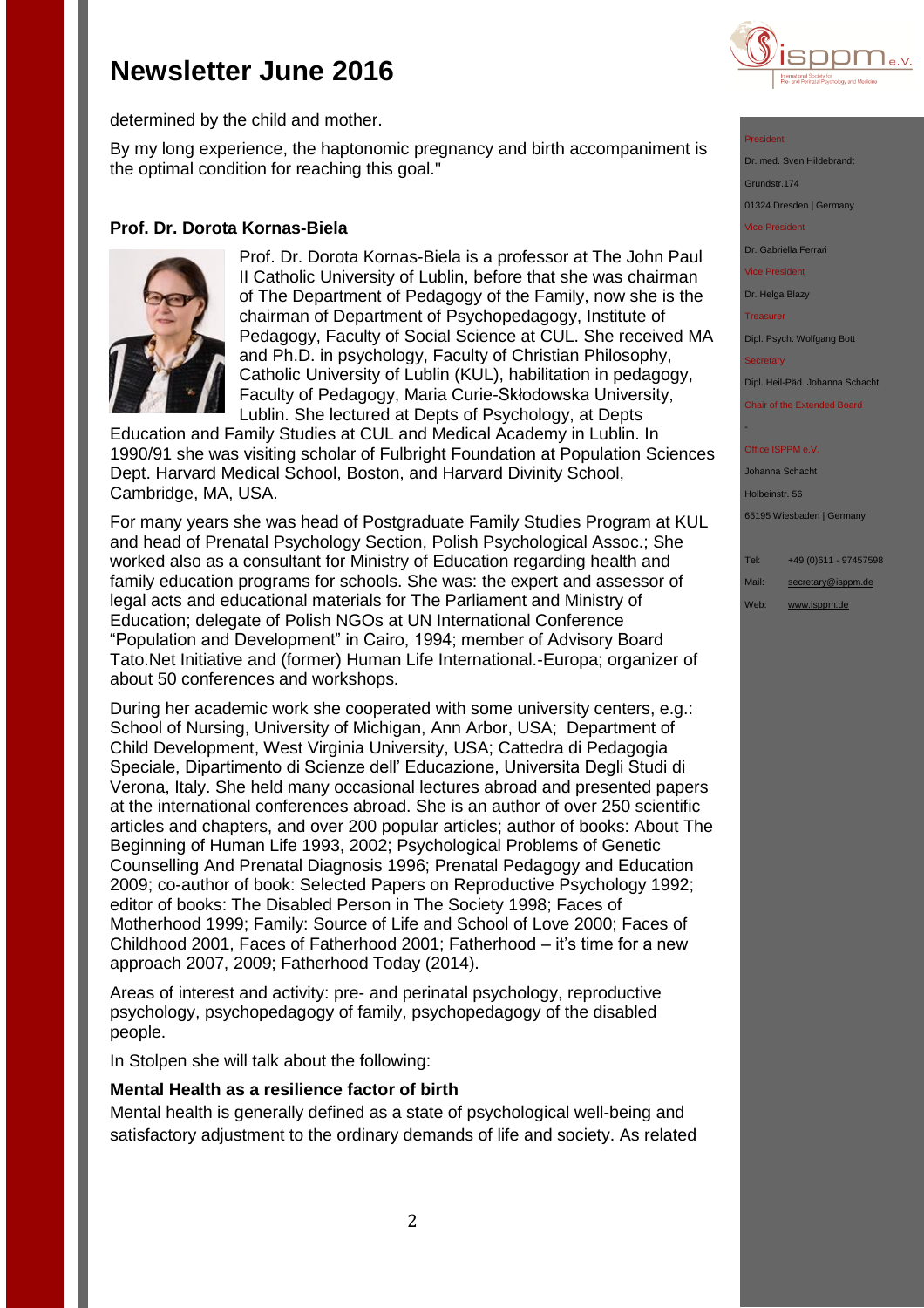to the process of procreation, mental health is connected to the well-being of the mother and father and their prenatal child. Mental health is a fundamental element of the resilience, health assets, capabilities and positive adaptation that enable people both to cope with adversity and to reach their full potential. Researchers indicate that resilience is positively connected to psychological well-being and negatively associated with psychological distress, depression and anxiety. Psychological health and vulnerability indices are influenced by different levels of resilience through self-esteem, personal competence and tenacity, tolerance of negative emotions, control, and spirituality. As Polish and Slovak research results show there are four factors augmenting the psychoimmunological structure of mental resilience: strength and will for a meaningful life, a sense of competence in coping with life obstacles, social support and proactivity, and various autonomous goals.

Pregnancy and the birthing process is a very demanding time for both of the parents and their prenatal child. Mental health of parents has enormous positive impact on normal pregnancy and birth outcomes, child's well-being during prenatal, perinatal and postnatal stages. On the other side, mental illness of parents, across the spectrum of disorders and their risky behaviors are direct causes of complications of pregnancy and labor, poor development of the prenatal child, his or her bad health condition, mortality and morbidity, and also are a significant risk factor for his/her physical and psychological health across his or her lifespan.

In this presentation we will concentrate on parents' mental health as a protective factor, which in among others, can help to reduce the risk of child's mental health difficulties and affect the child's well-being. Mental health of the parents is a resilience factor which promotes their child's mental health, strengthens his or her own potential, enhances the ability to cope with difficulties, and emerges a foundation for survival, strength and will of life as buds of his/her psychoimmunological structure.

# **Advertisement Board Elections**

Dear members of ISPPM e.V.,

in 2016 will be elections of a new board. All six positions become newly elected (President, 2 Vice-Presidents, Chairman of the extended board, Treasurer, Secretary).

From the actual board only Wolfgang Bott and Johanna Schacht will be candidates for a third term.

We like very much to prepare the transition well and hold to the continuity of our work.

So we ask all persons interested in an application for the new board team (actually the position is yet secondary) to contact us (E-Mail [secretary@isppm.de](mailto:secretary@isppm.de) / Tel. +49(0)611-97457598).

Feel free to make suggestions for others that we shall address.

With best greetings and wishes,

Your board team of isppm e.V.

Sven Hildebrandt, Helga Blazy, Gabriella Ferrari, Wolfgang Bott, Johanna Schacht



### President

Dr. med. Sven Hildebrandt Grundstr.174 01324 Dresden | Germany Vice President

Dr. Gabriella Ferrari

Vice President

Dr. Helga Blazy

**Treasurer** 

Dipl. Psych. Wolfgang Bott

**Secretary** 

-

Dipl. Heil-Päd. Johanna Schacht

Chair of the Extended Board

### Office ISPPM e.V

Johanna Schacht Holbeinstr. 56 65195 Wiesbaden | Germany

Tel: +49 (0)611 - 97457598

Mail: [secretary@isppm.de](mailto:secretary@isppm.de)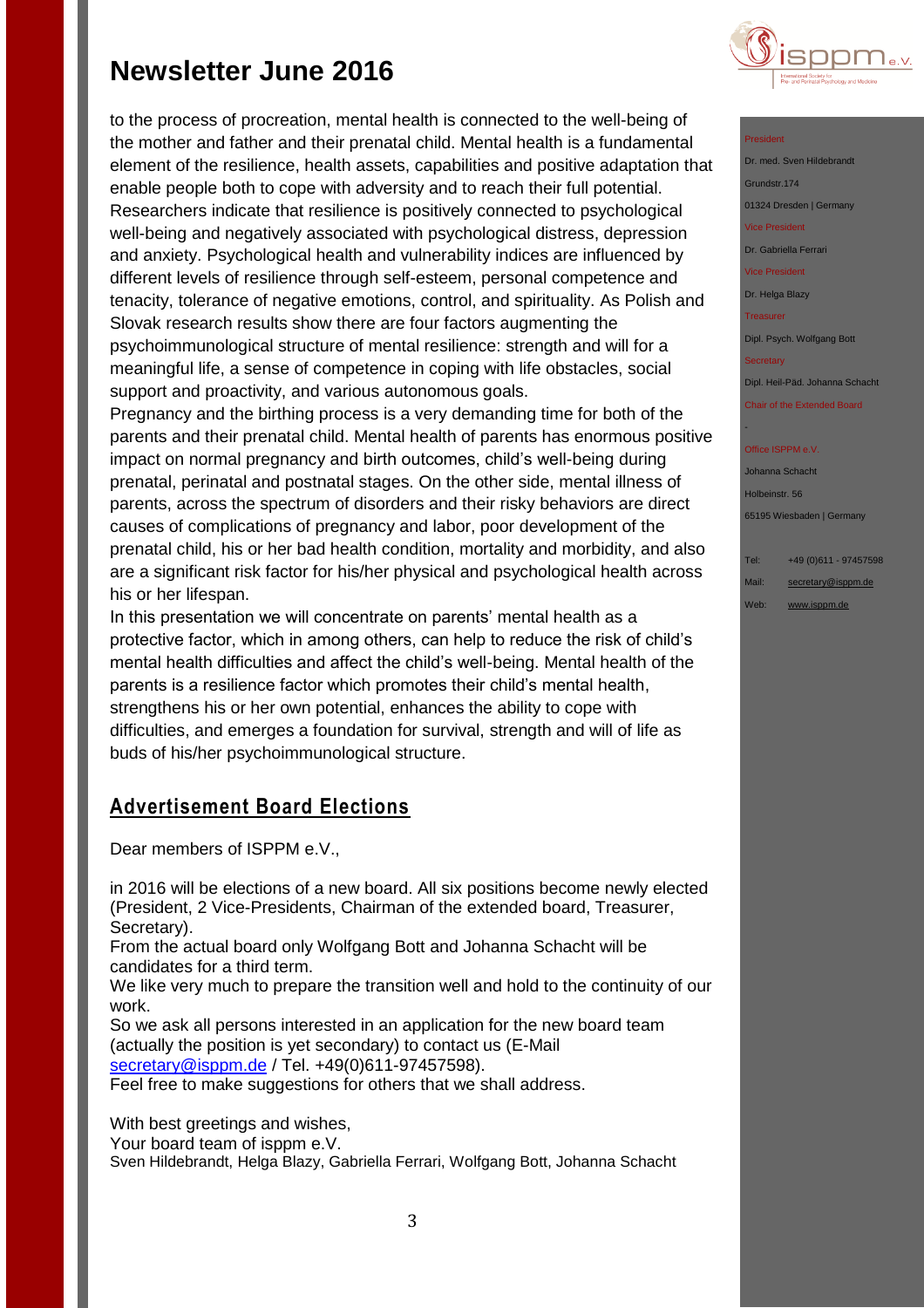

# **From the Extended Board**

The following new Working Groups are looking for further members. In case of interest, please contact the persons indicated!

## **Working Group "Alone born twins"**

Contact: Petra Becker and Britta Steinbach, E-Mail: [info@twin-light.de](mailto:info@twin-light.de)

### **Working Group "Prevention in Obstetrics"**

Contact: Judith Raunig, Vienna, E-Mail: [info@nach-dem-kaiserschnitt.at](mailto:info@nach-dem-kaiserschnitt.at)

## **From the Network**

## **Bianca Buchal Association for Conscious Motherhood**

was formed on January 23, 2016.

Bianca died last year, at 99 years in total serenity after having lived intensely throughout her existence. In the last two decades she has been entirely dedicated to Maternity and Consciousness of the Ideal Woman/Mother for Humanity.

The non-profit Association aims to realize the dream of Bianca to not let stop the spread of work, outreach and support to future moms that she led with perseverance to the last.

Her children Claudio and Nicoletta have started the Association, with the support of Tiziana Mango, who will manage the Secretariat.

Tiziana has motivation and enthusiasm and shares guidelines of Bianca's ideals and methods.

Among the Founders are:

Evelyne Disseau, friend of Bianca, with whom she shared many years of experiences in the world of motherhood; lived with new natural criteria & harmonics.

Catherine Coluccia Civelli, who, being bilingual, is translating Bianca's book into English to enable the international spread of future projects.

The Association has a website equipped with platforms connected to Social Networks and a Newsletter for information intended to promote events on the topic of Motherhood.

[www.gravidanzaconsapevole.org](http://www.gravidanzaconsapevole.org/)

(in Italian, English & French)

# **Events Diary**

# **Dates Conferences and Congresses**

**September 3 – 9, 2016 Healthy Birth, Healthy Earth** A Findhorn Foundation Conference <https://www.findhorn.org/programmes/193/>

#### President

Dr. med. Sven Hildebrandt

Grundstr.174

01324 Dresden | Germany

Vice President

Dr. Gabriella Ferrari

Vice President

Dr. Helga Blazy

**Treasurer** 

Dipl. Psych. Wolfgang Bott

**Secretary** 

-

Dipl. Heil-Päd. Johanna Schacht

Chair of the Extended Board

### Office ISPPM e.V

Johanna Schacht

Holbeinstr. 56

65195 Wiesbaden | Germany

Tel: +49 (0)611 - 97457598

Mail: [secretary@isppm.de](mailto:secretary@isppm.de)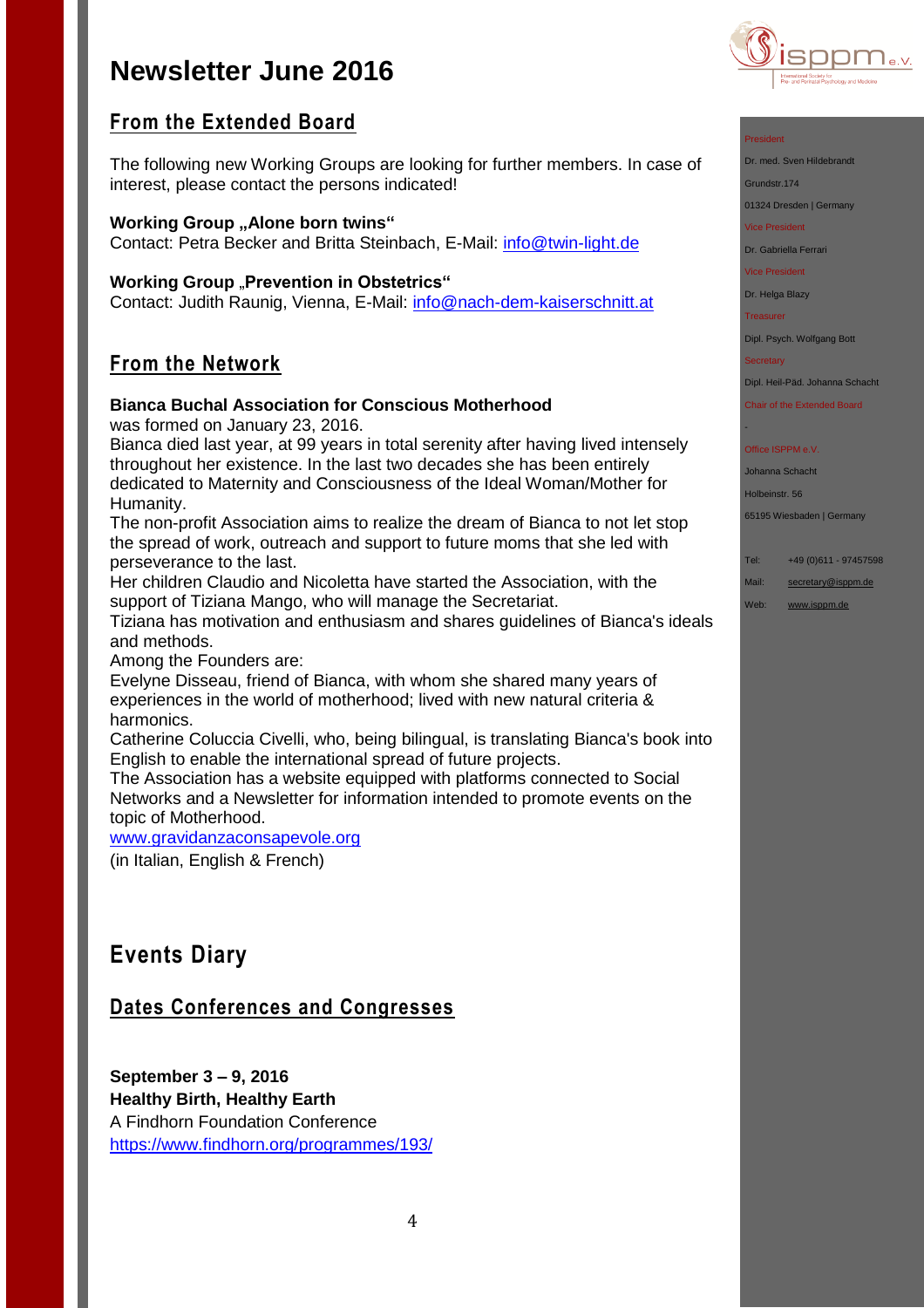

#### President

Dr. med. Sven Hildebrandt

Grundstr.174

01324 Dresden | Germany

Vice President

Dr. Gabriella Ferrari

Vice President

Dr. Helga Blazy

Treasurer

Dipl. Psych. Wolfgang Bott

**Secretary** 

-

Dipl. Heil-Päd. Johanna Schacht

Chair of the Extended Board

#### Office ISPPM e.V.

Johanna Schacht

Holbeinstr. 56

65195 Wiesbaden | Germany

Tel: +49 (0)611 - 97457598

Mail: [secretary@isppm.de](mailto:secretary@isppm.de)

Web: [www.isppm.de](http://www.isppm.de/)

**September 7 – 10 The 2016 International Conference on Stillbirth, SIDS and Baby Survival** Montevideo, Uruguay The deadline for receipt of abstracts is March 31, 2016 <http://stillbirthalliance.org/news/conferences/isaispid-conference-2016/>

**September 16/17, 2016 2016 APPPAH Regional Conference** Bastyr University, 14500 Juanita Drive, Kenmore, WA 98028 **Pathways to Prenatal Wholeness: Integrating Healthcare Disciplines in a 21st Century Dialogue** <https://birthpsychology.com/events/2016-apppah-regional-conference>

**23 – 25 settembre 2016 Congresso ATTACCAMENTO E TRAUMA** Relazioni e Compassione (ATTACHMENT AND TRAUMA: RELATIONSHIPS AND COMPASSION) Roma [http://www.italy-congress.com/#](http://www.italy-congress.com/%23)

**October 1 – 2, 2016 Attachment Parenting Congress** Hamburg [http://www.attachment-parenting-kongress.de](http://www.attachment-parenting-kongress.de/)

**October 07 – 09, 2016**  15<sup>th</sup> International Attachment Conference **Attachment and emotional Violence** Munich <http://bindungskonferenz-muenchen.de/1-1-Home.html>

**19 – 23 October 2016** Midwifery Today Conference **"Birth Is a Human Rights Issue"** Strasbourg, France <http://midwiferytoday.com/conferences/Strasbourg2016/>

**January, 2017 Human Rights in Childbirth: India Conference** Bangalore, India [humanrightsinchildbirth.com/india-conference/](http://humanrightsinchildbirth.com/india-conference/)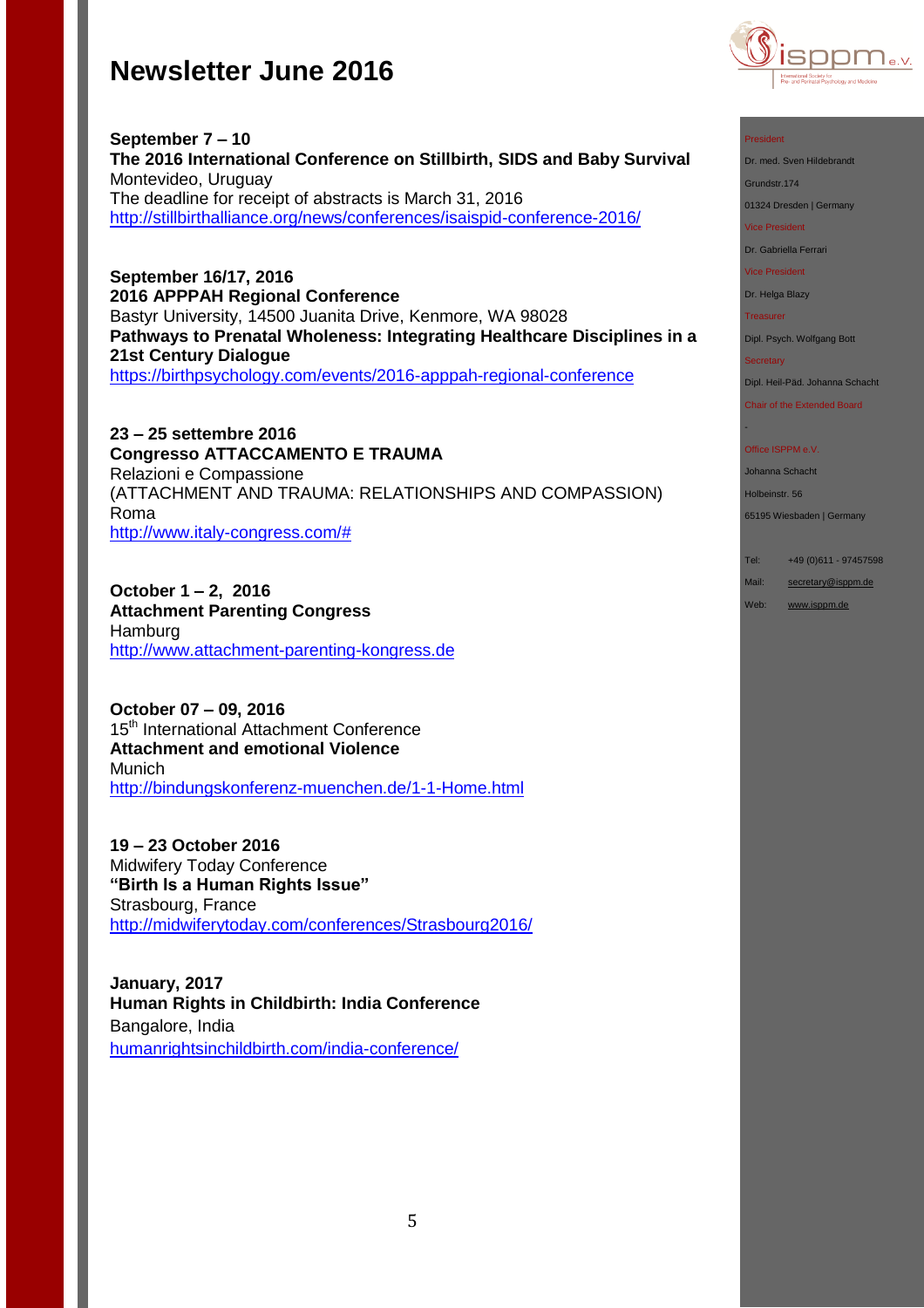

# **Further Education**

In Germany:

## **Baby Therapy Training**

With Rien Verdult Contents: trauma therapy for babies, healing of attachment disorders Soundness in prenatal psychology Support for parents Frequency: 12 weekends in 2016/2017 Sat: 11am - 19h Sun: 9am - 16h Data: 2016: 28/29 May 3/4 Sept, 1/2 Oct, Nov and 12/13 17/18 Dec 2016 2017: 14/15 Jan, 4/5 Mar, 1/2 Apr, May 20/21 , 26/27 Aug, September 30 + 1 Oct and 11/12 November 2017 Location: Trier, Germany, Cost: € 250 per weekend More information: [Sarah.Burgard@web.de](mailto:Sarah.Burgard@web.de), [rien.verdult@skynet.be,](mailto:rien.verdult@skynet.be) Registration: [Sarah.Burgard@web.de,](mailto:Sarah.Burgard@web.de) Tel: +49 (0) 6588-987049

### **Foundation Course**

with Max Peschek and team in Parin at the Baltic Sea: Beginning 21 to 28 April 2017 More Info: [www.ippe.info/courses/intermediate\\_course.html](http://www.ippe.info/courses/intermediate_course.html) Information and registration: Max Peschek, [peschek.max@t-online.de,](mailto:peschek.max@t-online.de) Tel.: +49 (0) 421 7 3210

In Switzerland:

### **Advanced Embodiment Course**

With Karlton und Kathryn Terry and Peter Schindler Place: Seminarhotel Wasserfallen near Basel Information: [http://www.ippe.info/courses/embodiment\\_hourglass\\_classes.html](http://www.ippe.info/courses/embodiment_hourglass_classes.html)  Registration: Max Peschek: [peschek.max@t-online.de,](mailto:peschek.max@t-online.de) Tel.: +49 (0)421 7 321

## **Workshops/Seminars**

In Belgium:

### **"Healing from the very beginning" Pre- and Perinatal Psychotherapy**

With Max Peschek (IPPE), Assistants: Sylvie Geerdens and Marleen Dols The course will be held in English. Translation in German and Dutch is possible. Information: Marleen Dols, [marleendols@online.nl](mailto:marleendols@online.nl) Website: [http://www.birthimprints.com](http://www.birthimprints.com/)

Dr. med. Sven Hildebrandt

Grundstr.174

01324 Dresden | Germany

Vice President

Dr. Gabriella Ferrari

Vice President

Dr. Helga Blazy

**Treasurer** 

Dipl. Psych. Wolfgang Bott

**Secretary** 

-

Dipl. Heil-Päd. Johanna Schacht

Chair of the Extended Board

#### Office ISPPM e.V.

Johanna Schacht Holbeinstr. 56

65195 Wiesbaden | Germany

Tel: +49 (0)611 - 97457598

Mail: [secretary@isppm.de](mailto:secretary@isppm.de)